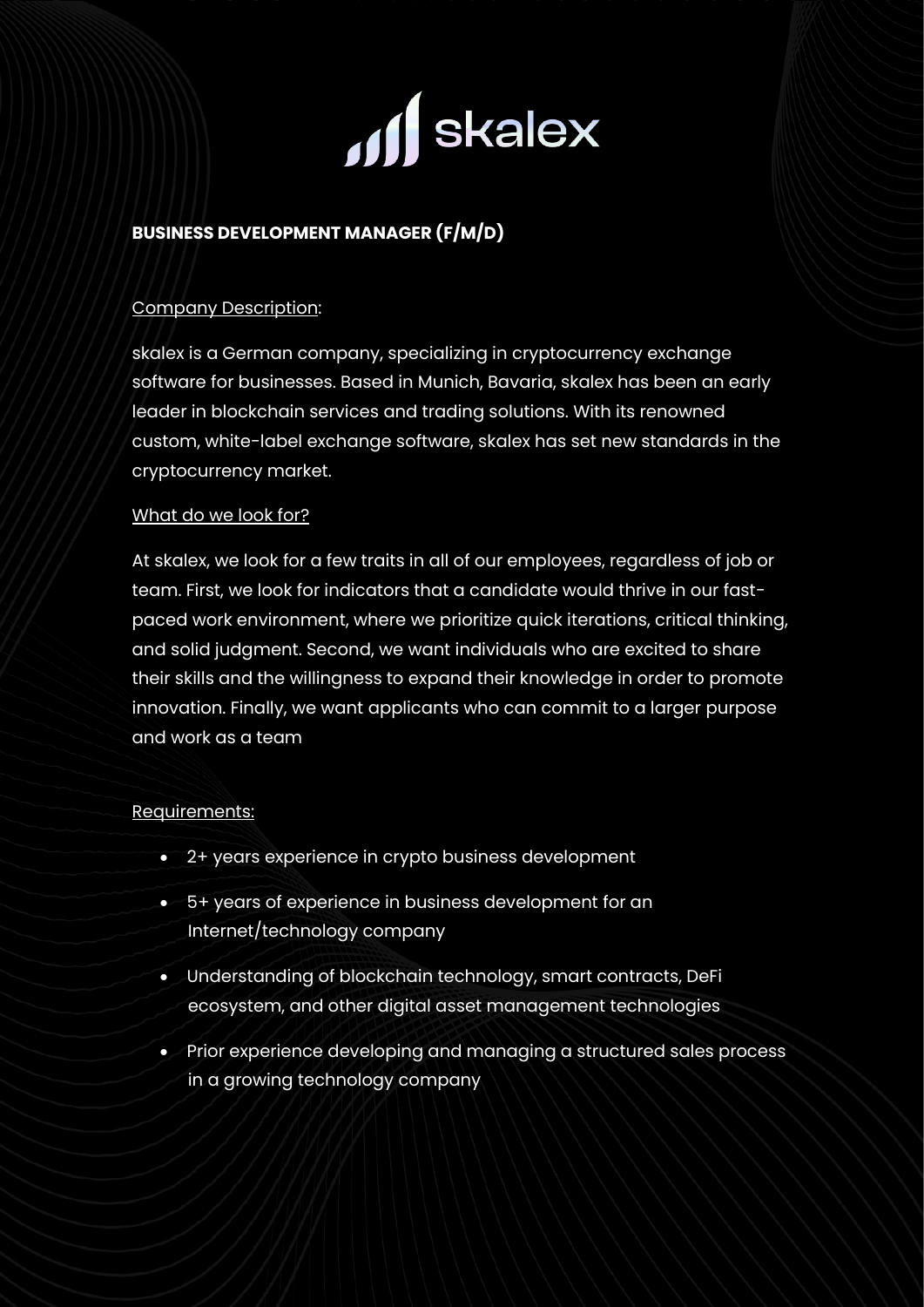

- Strong communication and collaborative abilities, as well as the ability to customize messages for a wide range of audiences with varying levels of technical competence
- Excellent problem-solving, analytical, and decision-making abilities.

# Duties & Responsibilities:

- Developing in-depth understanding of corporate offerings in order to discover successful potential prospects
- Managing and retaining existing client relationships, as well as establishing and implementing a business strategy to recruit new industry-leading clients
- Creating and implementing a sales procedure as well as plans to expand our (white label) integrations
- Build a world-class business/sales pipeline by researching company prospects and potential income streams.
- Developing strong working relationships with colleagues in engineering, marketing, product development, and legal.
- Identifying and mapping business strengths and consumer demands, as well as negotiating and signing new partner agreements
- Identifying emerging trends and recommending new firm solutions to meet the needs of customers

## Our offer:

Become part of a successful international team which aims to become the world leader in its area of expertise. The company is still in its early stage and one can immediately take on responsibility of shaping the company's future